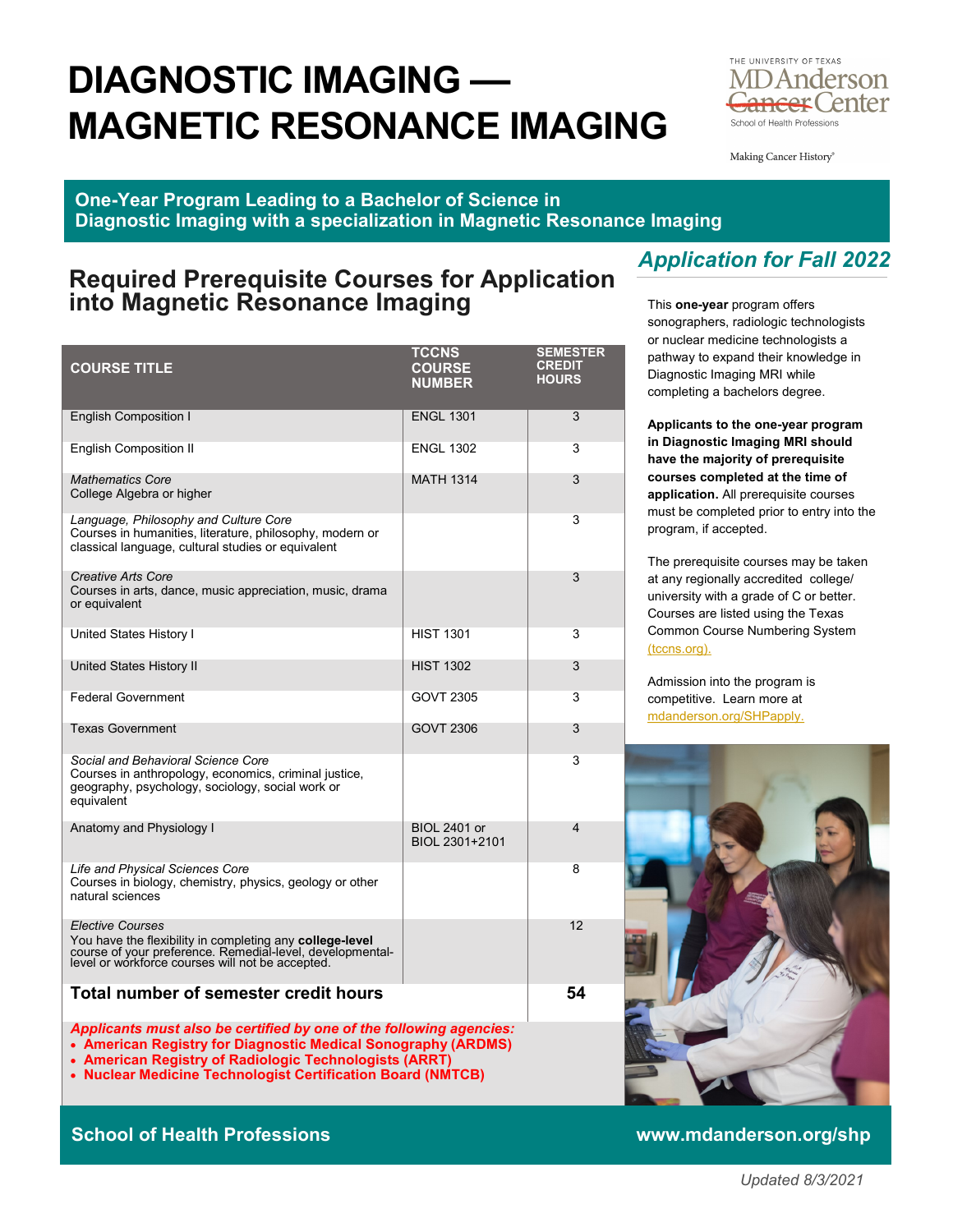# **Diagnostic Imaging—MRI** *Fall 2022 Admission*

### **Frequently Asked Questions**

#### **When do I turn in my admission application for Fall 2022?**

The application will be available starting September 15, 2021. You should submit the application, transcripts of each college attended, essay and three professional recommendation forms before the priority deadline of April 1, 2022. To ensure documents are received before the priority deadline, it's recommended that you apply months before the deadline.

#### **Can I apply for Spring or Summer admissions?**

No. Students enter the Diagnostic Imaging-MRI program once a year in the Fall semester.

#### **Can I enroll in the Diagnostic Imaging—MRI program part-time?**

No, enrollment is only offered full-time. View the courses and details [here.](https://www.mdanderson.org/education-training/degrees-programs/school-of-health-professions/academics/diagnostic-imaging/mri-emphasis.html.html#curriculum)

#### **What factors are considered in the [admission process?](https://www.mdanderson.org/education-training/degrees-programs/school-of-health-professions/prospective-students/undergrad-application.html)**

Admissions to the program is competitive and holistic. This means that an admissions committee will look at all the factors below when admitting a student. Meeting the minimum requirement does not guarantee acceptance.

- (1) A minimum of 2.50 in all three areas: Overall GPA, science GPA and prerequisite GPA
- (2) Number of completed prerequisite courses at the time of application
- (3) Essay (the essay prompt will appear on the online admission application)
- (4) Three Professional Recommendation Forms
- (5) Interview
- (6) Attendance at the [Diagnostic Imaging Information Session](https://www.mdanderson.org/education-training/degrees-programs/school-of-health-professions/prospective-students/program-sessions.html)
- (7) Hold board of certification by one of the following agencies: ARDMS, ARRT or NMTCB

#### **I am NOT board certified by ARDMS, ARRT or NMTCB. Can I still apply to the Diagnostic Imaging—MRI program?**

No, since you do not hold prior credentials in imaging or radiation therapy, you should apply into the Diagnostic Imaging Radiography 3-year track program instead.

#### **I've not finished with all the prerequisite courses. Can I still apply for admission?**

Yes, if the majority of the prerequisite courses are completed, you may apply for admission. The more prerequisite courses you have completed at the time of application, the better.

#### **I was accepted for Fall 2022 to the Diagnostic Imaging—MRI program. Due to a few lacking prerequisite courses, I was accepted into the program conditionally. When is the deadline to complete my outstanding prerequisite courses?**

All prerequisite courses must be completed by August 22, 2022, the first day of class in the Diagnostic Imaging—MRI program. Our recommendation is to finish the course as soon as possible.

#### **Do I have to attend a clinical site visit as part of the application process?**

Since all qualified applicants for the Diagnostic Imaging Program MRI Emphasis must hold prior certification in imaging or radiation therapy, clinical site observations are not required.